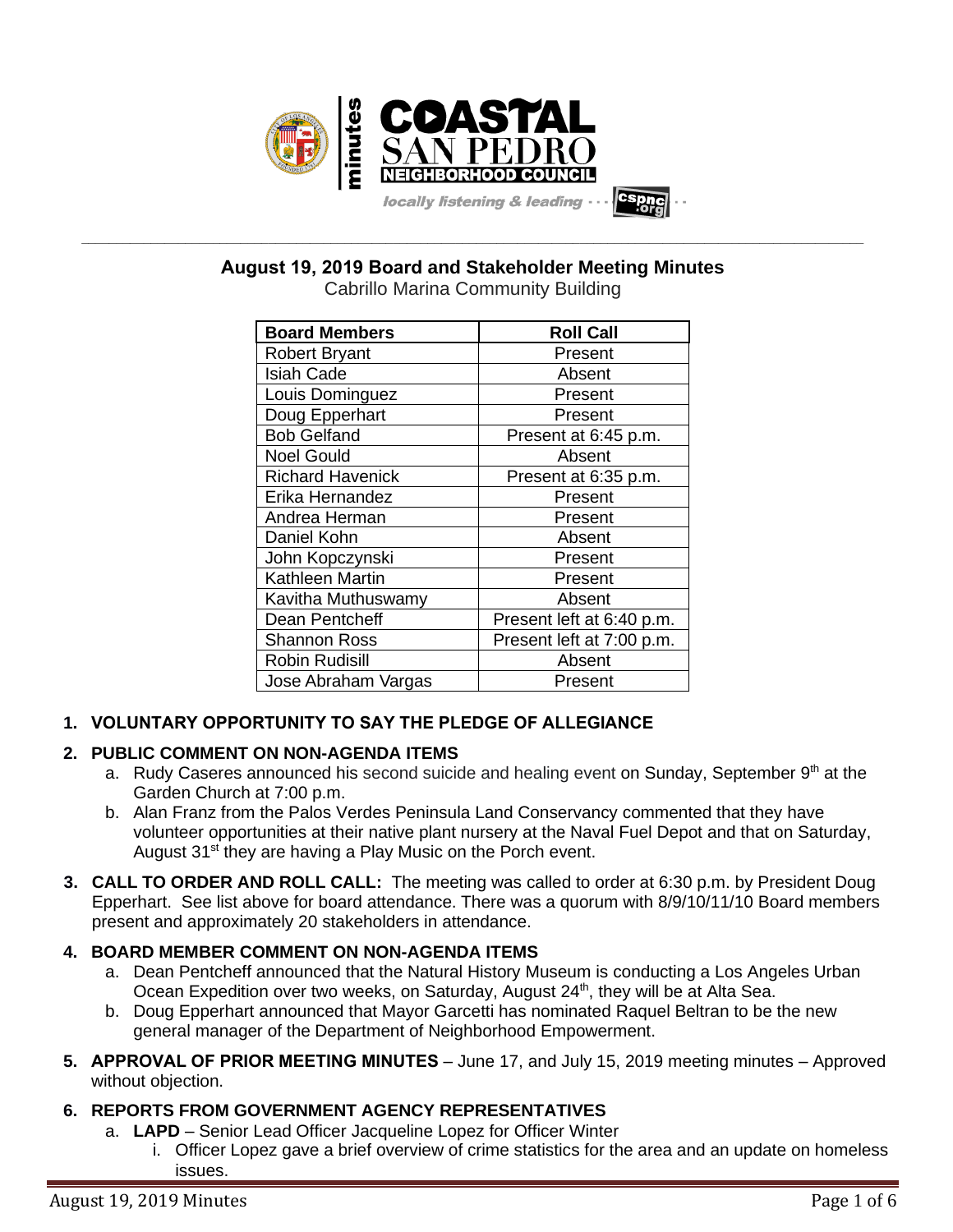- ii. Officer Lopez answered questions from the board and stakeholders.
- b. **Councilman Joe Buscaino** San Pedro Field Deputy Ryan Ferguson
	- i. Provided a written report which included some of the following
	- ii. Ponte Vista update, the improvements for Western Avenue are 60% complete.
	- iii. Elks Lodge update, the goal is to wrap up work mid-to-late October.
	- iv. Mr. Ferguson answered questions from the board and stakeholders.
- c. **Port of Los Angeles** Augie Bezmalinovich Not present
- d. **Department of Neighborhood Empowerment (DONE)** Obiamaka Ude, Neighborhood Council Advocate – Not present

#### Moved to Item 12 without objection

#### **7. MOTION REGARDING SAFETY AND NUISANCE CONCERNS AROUND COASTAL SAN PEDRO PARKS AND COASTAL ROADS** – *Planning and Land Use Committee*

*Resolved*, the Coastal San Pedro Neighborhood Council Board asks that the Los Angeles Department of Transportation and the Los Angeles Police Department work together on an immediate solution to prevent or mitigate the continual nuisances, including such things as late night partying in our highly visited, multiple coastal parks, as well as street racing and burning donuts on the adjacent coastal streets, etc., which significantly impact the safety and quality of life for residents and visitors alike.

*In addition*, we strongly recommend that the Los Angeles Police Department put a TEMPORARY (amended without objection) substation near Pt. Fermin Park, to better control these serious and ongoing safety and nuisance concerns.

*Also*, the Coastal San Pedro Neighborhood Council will conduct outreach to the community to encourage people to call 911 when such activities are occurring, which provides our LAPD with a paper trail and more support to address these nuisances.

**Motion** by **Kathleen Martin** to amend the motion to remove paragraphs 2 and 3 above, second by **Erika Hernandez**, and failed with 3 yes (Hernandez, Martin, and Vargas), 6 noes (Byrant, Dominguez, Gelfand, Havenick, Herman, and Kopczynski), 1 abstention (Epperhart), and 2 left meeting early (Pentcheff and Ross).

**Motion** from committee as stated above passed with 6 yes (Byrant, Dominguez, Gelfand, Havenick, Herman, and Kopczynski), 1 no (Hernandez), 3 abstentions (Epperhart, Martin, and Vargas), and 2 left meeting early (Pentcheff and Ross).

#### **8. MOTION TO INVESTIGATE FEASIBILITY OF RELOCATING THE NEW STOP SIGN FROM 30TH STREET TO 32ND STREET** – *Planning and Land Use Committee*

The Coastal San Pedro Neighborhood Council Board requests that the Department of Transportation do a study to determine whether it would be better to have a stop sign and cross walk at the Fort MacArthur entrance at Pacific & 30th St. or at Pacific & 32nd St., which is the main entrance to Pt. Fermin Elementary School and accomodates pedestrians, school buses and multiple cars.

Motion from Committee failed with 1 yes (Kopczynski), 5 noes (Dominguez, Gelfand, Hernandez, Martin, and Vargas), 4 abstentions (Byrant, Epperhart, Havenick, and Herman), and 2 left meeting early (Pentcheff and Ross).

#### **9. MOTION REGARDING SKATEBOARDING AT PACIFIC OVERLOOK PARK** – *Sunken City ad hoc Committee*

*Whereas* the Pt. Fermin Community has been negatively affected by skateboarding at the Pacific Overlook Park, *Resolved*, CSPNC implores the Department of Recreation and Parks to implement skateboarding mitigation measures including but not limited to decomposed granite, cutting ridges in the concrete, truncated domes, slurry 3/4 crushed rock concrete, and report back to CSPNC with proposed measures and timeline for implementation within ninety days.

Motion from committee passed with 10 yes (Byrant, Dominguez, Epperhart, Gelfand, Havenick, Herman, Hernandez, Kopczynski, Martin, and Vargas), 0 no, 0 abstention, and 2 left meeting early (Pentcheff and Ross).

## **10. MOTION REGARDING IMPROVEMENTS TO CRESCENT AVENUE AREA OF THE 22ND STREET PARK** – *Coastline and Parks Committee*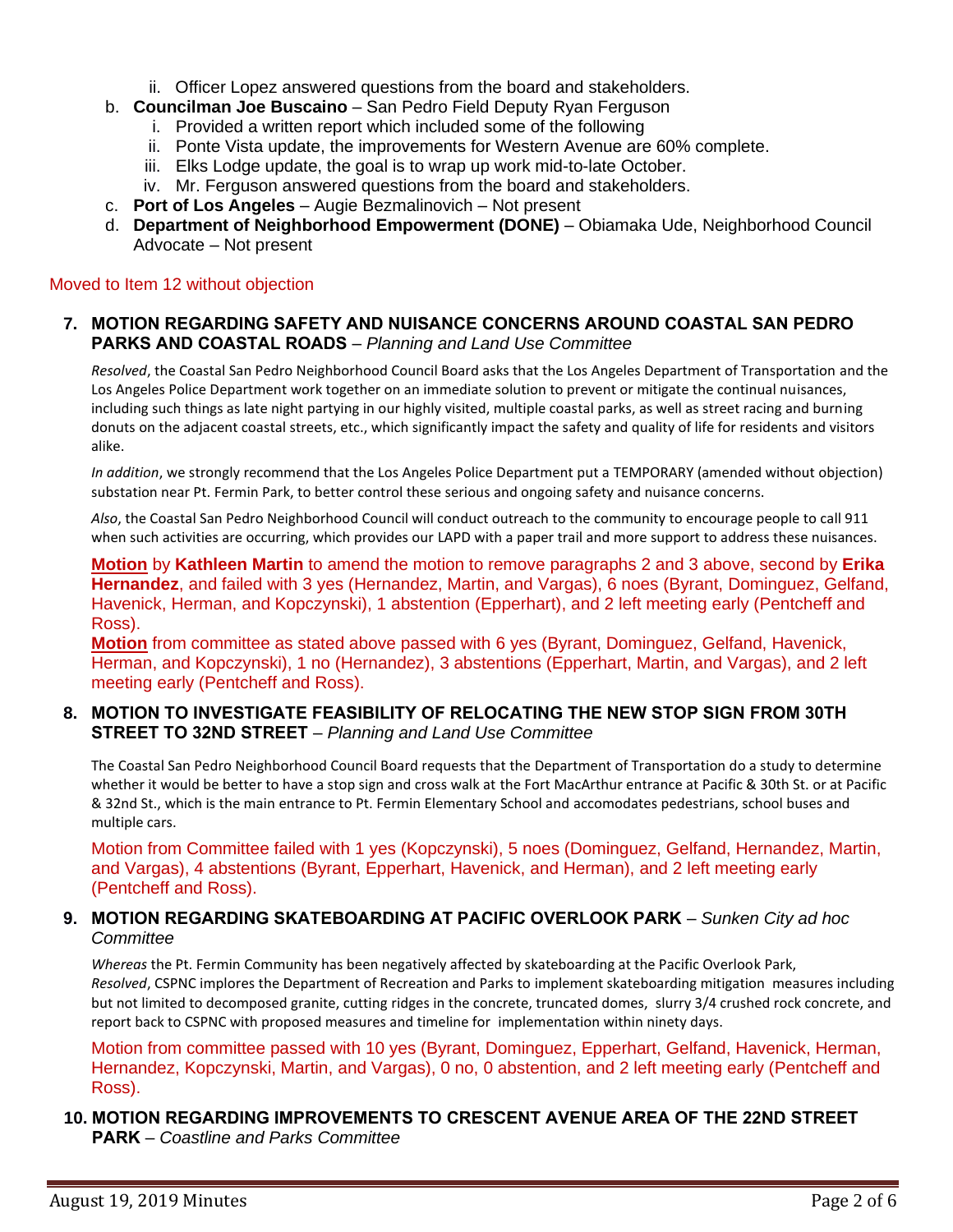*Whereas* the 22nd Street Park constructed by the Port of Los Angeles (POLA) in 2010 is described by the Port as "Bounded by 22nd Street, Crescent Avenue and Miner Street…" and this park included extensive landscaping between Crescent Avenue and the bike path, and portions of the slope below, at great expense, which was properly maintained by the POLA for several years, and

*Whereas*, the current conditions along the bluffs, bike path, and Crescent Avenue have become an eyesore for the community, as well as a public safety and fire hazard due to POLA neglect,

*Resolved*, the Coastal San Pedro Neighborhood Council strongly urges that the Port of Los Angeles (POLA) act immediately to clear unwanted and invasive vegetation from this area and maintain this clearance with regularly scheduled maintenance; and *Further resolved,* that the POLA should restore this portion of the 22nd Street Park in accordance with the original landscape design and where applicable, the community-vetted San Pedro Urban Greening Plan.

Motion from committee passed with 10 yes (Byrant, Dominguez, Epperhart, Gelfand, Havenick, Herman, Hernandez, Kopczynski, Martin, and Vargas), 0 no, 0 abstention, and 2 left meeting early (Pentcheff and Ross).

## **11. MOTION TO SUPPORT HEAL THE BAY'S COASTAL CLEANUP DAY** – Shannon Ross

*Resolved*, the Coastal San Pedro Neighborhood Council shall host a Coastal Cleanup Day on September 21, 2019, in cooperation with Heal the Bay.

Motion by **Shannon Ross** to send the issue to the Park and Coastline Committee, second by **Louis Dominguez**, and passed with 11 yes (Byrant, Dominguez, Epperhart, Gelfand, Havenick, Herman, Hernandez, Kopczynski, Martin, Ross, and Vargas), 0 no, 0 abstention, and 1 left meeting early (Pentcheff).

#### **12. MOTION TO SUPPORT ASSEMBLY BILL 1321 PUBLIC LANDS: STATE LANDS COMMISSION: COASTAL PORTS: AUTOMATED TECHNOLOGY** – Bob Gelfand

*Resolved*, the Coastal San Pedro Neighborhood Council supports Assembly Bill 1321 Public Lands: State Lands Commission: Coastal Ports: Automated Technology.

Full bill text: [http://leginfo.legislature.ca.gov/faces/billTextClient.xhtml?bill\\_id=201920200AB1321](http://leginfo.legislature.ca.gov/faces/billTextClient.xhtml?bill_id=201920200AB1321) *Legislative Counsel's Digest:*

AB 1321, as amended, Gipson. Public lands: State Lands Commission: coastal ports: automated technology.

Existing law vests control over specified public lands with the State Lands Commission. The 3 members of the commission are the Lieutenant Governor, the Controller, and the Director of Finance. Existing law specifies that the commission has exclusive jurisdiction over all ungranted tidelands and submerged lands owned by the state, and of the beds of navigable rivers, streams, lakes, bays, estuaries, inlets, and straits, including tidelands and submerged lands or any interest in those lands, as described, which have been or may be acquired by the state by quitclaim, cession, grant, contract, otherwise from the federal government, or by any other means. Existing law also provides specific responsibilities for the commission with respect to the ports of Los Angeles and Oakland.

This bill would require the commission, subject to the availability of resources, in collaboration with the Governor's Office of Business and Economic Development, to hold a series of meetings at or near California ports that operate on granted public trust lands to consider the impacts of automated technology at California's ports, as provided. The bill would require the commission to submit 2 reports to the Legislature, as prescribed, on the commission's activities under these provisions. The bill would repeal these provisions on December 31, 2023.

Motion by **Shannon Ross** to support Assembly Bill 1321 Public Lands: State Lands Commission: Coastal Ports: Automated Technology as stated above, second by **Bob Bryant**, and passed with 11 yes (Byrant, Dominguez, Epperhart, Gelfand, Havenick, Herman, Hernandez, Kopczynski, Martin, Ross, and Vargas), 0 no, 0 abstention, and 1 left meeting early (Pentcheff).

## **13. MOTION REGARDING FUNDING OF ELECTED OFFICIALS BY REAL ESTATE DEVELOPERS** –

*Resolved,* City Council representatives and citywide elected officials shall not accept funds from real estate developers. In addition, the Coastal San Pedro Neighborhood Council calls on the citywide neighborhood council congress to include this motion in its final session at the congress of September 28, 2019.

Motion by **Bob Gelfand** to approve motion regarding funding of elected officials by real estate developers as stated above, second by **Erika Hernandez**, and passed with 8 yes (Byrant, Dominguez, Epperhart, Gelfand, Havenick, Hernandez, Martin, and Vargas), 1 no (Herman), 1 abstention (Kopczynski), and 2 left meeting early (Pentcheff and Ross).

**14. MOTION REGARDING ADMINISTRATION OF NEIGHBORHOOD PURPOSE GRANTS** –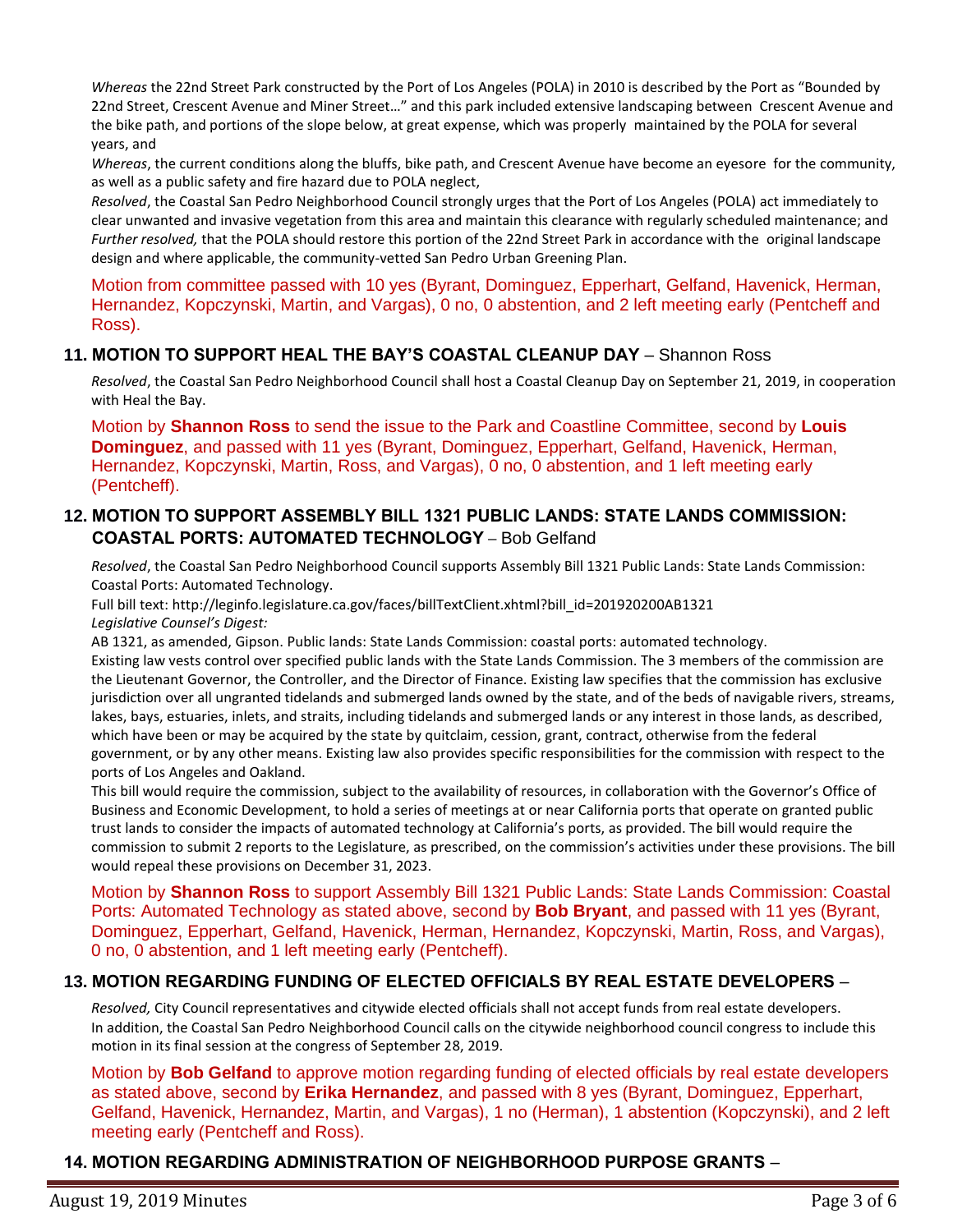*Resolved*, administration of Neighborhood Purpose Grants shall be handled by the Communications Committee, with recommendations forwarded to the Board for approval.

Motion by **Erika Hernandez** to approve motion regarding administration of Neighborhood Purpose Grants as stated above, second by **Richard Havenick**, and passed with 8 yes (Byrant, Epperhart, Gelfand, Havenick, Herman, Hernandez, Kopczynski, and Vargas), 0 no, 2 abstentions (Dominguez and Martin), and 2 left meeting early (Pentcheff and Ross).

## **15. COMMITTEE REPORTS**

- a. Administrative Operations Committee Chair Dean Pentcheff
- b. Budget & Finance Committee Now included in Administrative Operations
- c. Communications Committee Chair Shannon Ross Not present
- d. Emergency Preparedness and Public Safety Committee Chair Bob Gelfand
	- i. See items above
	- ii. They have been working on a citywide wireframe for NCs all around the city to do outreach to their stakeholders to prepare for the big earthquake and the city is finally on board with them.
	- iii. There will be a Rollout of the plan at the Congress of Neighborhoods on Saturday, September 28<sup>th</sup>.
- e. Parks and Coastline Committee Chair Noel Gould Not present
- f. Sunken City Ad Hoc Committee Chair Noel Gould Not present
- g. Environment and Sustainability Committee Chair Richard Havenick No new information
- h. Rules & Bylaws Now included in Administrative Operations
- i. Homelessness Committee Chair Kathleen Martin No new information
- j. Port Committee Chair Louis Dominguez No new information
- k. Planning and Transportation Chair Robin Rudisill Not present
	- i. To view notes from the latest meeting please go to [https://www.cspnc.org/agendas-minutes](https://www.cspnc.org/agendas-minutes-planning-trans)[planning-trans.](https://www.cspnc.org/agendas-minutes-planning-trans)

## **16. TRESURER'S REPORT** – Louis Dominguez, Treasurer – No new information

## *Budget and Finance (Consent Calendar)*

# **17. APPROVAL OF MONTHLY EXPENDITURE REPORT FOR JULY 2019.**

#### **18. APPROVAL OF MONTHLY EXPENSES, INCLUDING APPROVAL OF TREASURER'S PAYMENT OF ALL RECURRING NEIGHBORHOOD COUNCIL EXPENSES INCLUDING (BUT NOT LIMITED TO) LLOYD STAFFING, THE MAILROOM, ANGELS GATE CULTURAL CENTER MEETING EXPENSES, VENDOR(S) FOR MEETING REFRESHMENTS, AND OFFICE SUPPLIES**

# **19. AUTHORIZE PAYMENT OF \$200 FOR ANGELS GATE CULTURAL CENTER MEETING SPACE**

*Resolved,* the Coastal San Pedro Neighborhood Council authorizes payment of \$200 to Angels Gate Cultural Center for use of meeting space (invoice #7619 of 1 April 2019). Please see below for invoice with detail.

## **20.** Motion to reaffirm authorization of payment to Reed Printing – *Communications Committee*

*Resolved,* the Coastal San Pedro Neighborhood Council reaffirms authorization of payment of an amount not to exceed \$1,000 to Reed Printing for printing the Coastal San Pedro Neighborhood Council newsletter (originally approved in May 2019).

**21.** Motion to reaffirm authorization of payment for promotional and presentation items – *Communications Committee*

*Resolved,* the Coastal San Pedro Neighborhood Council reaffirms authorization of payment of an amount not to exceed \$2,100 for promotional and presentation items (originally approved in May 2019).

| <b>Vendor</b> | ltem #   | <b>Description</b>            | <b>Number</b> | Cost |        | Total |        |
|---------------|----------|-------------------------------|---------------|------|--------|-------|--------|
| Home Depot    | CH174207 | HDX Tan plastic folding chair |               |      | 19.98  |       | 79.92  |
| Home Depot    | 80454    | Lifetime 72 in folding table  |               |      | 47.98  |       | 95.96  |
|               |          |                               |               |      | Tax:   |       | 16.71  |
| 4Imprint      | 8921     | Standard 10' event tent       |               |      | 398.00 |       | 796.00 |
| 4Imprint      | 2213     | Closed-back table throw       |               |      | 141.08 |       | 564.32 |
| 4Imprint      | 6551     | Javelin pen                   | 250           |      | 0.41   |       | 102.50 |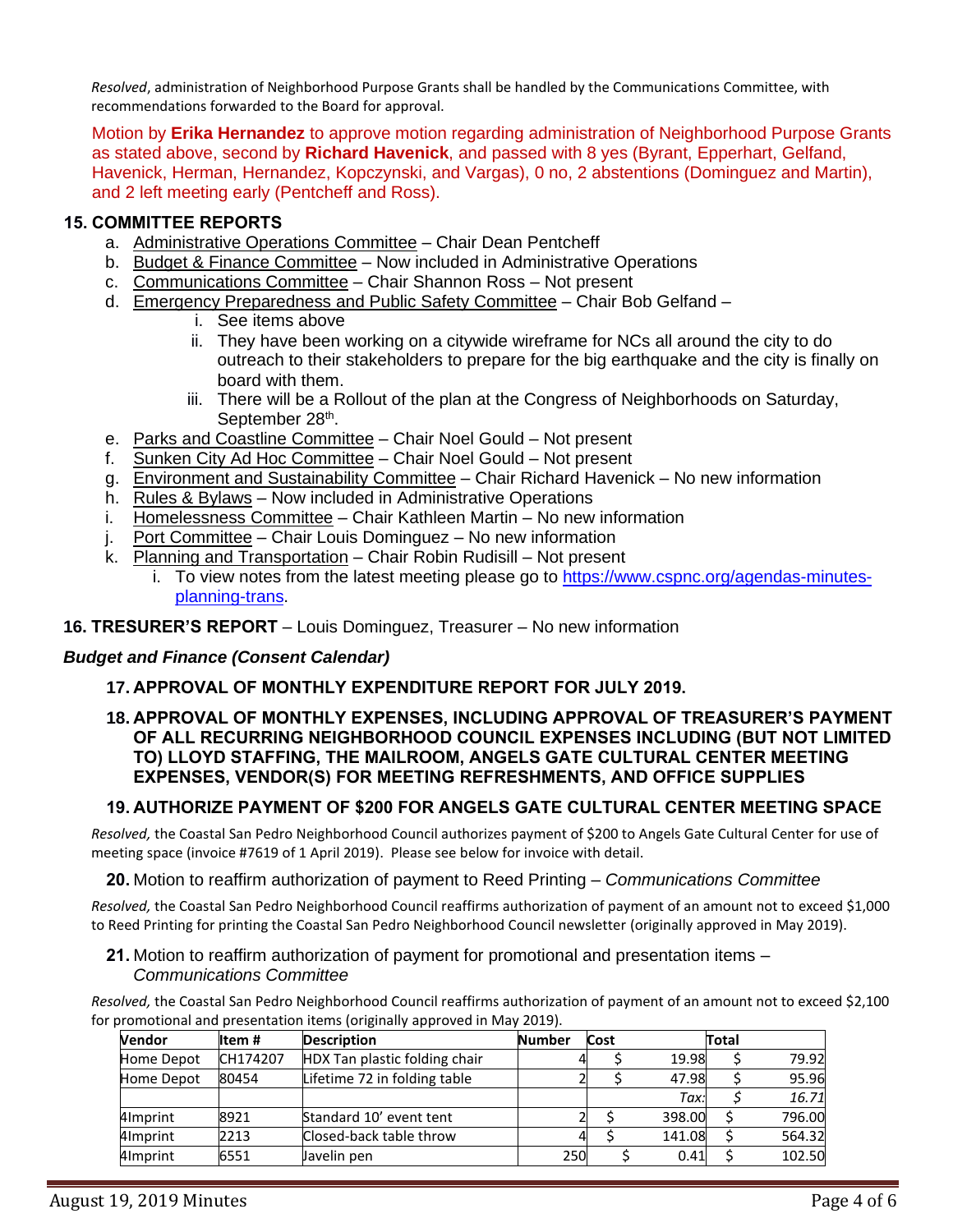| 4Imprint |  | Shipping:<br>Tax: |   | 175.50             |
|----------|--|-------------------|---|--------------------|
|          |  | Total:            | د | 138.97<br>1,969.88 |

## **22. APPROVAL OF FUNDING REQUESTS RECEIVED FROM COMMITTEES** – None

Motion by **Louis Dominguez** to the consent calendar as presented, second by **Richard Havenick**, and with 10 yes (Byrant, Dominguez, Epperhart, Gelfand, Havenick, Herman, Hernandez, Kopczynski, Martin, and Vargas), 0 no, 0 abstention, and 2 left meeting early (Pentcheff and Ross).

#### **23. ADOPTION OF CALENDAR FOR COASTAL SAN PEDRO NEIGHBORHOOD COUNCIL BOARD MEETINGS AND AGENDA SETTING MEETINGS**

*Resolved,* the Coastal San Pedro Neighborhood Council adopts the following calendar of meeting dates for Board Meetings and Agenda Setting Meetings for the 2019–2020 fiscal year.

| 8 July 2019       | <b>Agenda Setting Meeting</b>                                          |
|-------------------|------------------------------------------------------------------------|
| 15 July 2019      | <b>Board Meeting</b>                                                   |
| 12 August 2019    | <b>Agenda Setting Meeting</b>                                          |
| 19 August 2019    | <b>Board Meeting</b>                                                   |
| 9 September 2019  | <b>Agenda Setting Meeting</b>                                          |
| 16 September 2019 | <b>Board Meeting</b>                                                   |
| 15 October 2019   | Agenda Setting Meeting (14 October is Indigenous Peoples Day)          |
| 21 October 2019   | <b>Board Meeting</b>                                                   |
| 12 November 2019  | Agenda Setting Meeting (12 <sup>th</sup> November is Veterans Day)     |
| 18 November 2019  | <b>Board Meeting</b>                                                   |
| 9 December 2019   | <b>Agenda Setting Meeting</b>                                          |
| 16 December 2019  | <b>Board Meeting</b>                                                   |
| 13 January 2020   | <b>Agenda Setting Meeting</b>                                          |
| 21 January 2020   | Board Meeting (20 <sup>th</sup> January is Martin Luther King Jr. Day) |
| 10 February 2020  | <b>Agenda Setting Meeting</b>                                          |
| 18 February 2020  | Board Meeting (17 <sup>th</sup> January is Presidents' Day)            |
| 9 March 2020      | <b>Agenda Setting Meeting</b>                                          |
| 16 March 2020     | <b>Board Meeting</b>                                                   |
| 13 April 2020     | <b>Agenda Setting Meeting</b>                                          |
| 20 April 2020     | <b>Board Meeting</b>                                                   |
| 11 May 2020       | <b>Agenda Setting Meeting</b>                                          |
| 18 May 2020       | <b>Board Meeting</b>                                                   |
| 8 June 2020       | <b>Agenda Setting Meeting</b>                                          |
| 15 June 2020      | <b>Board Meeting</b>                                                   |

Motion by **Louis Dominguez** approve adoption of calendar for Coastal San Pedro Neighborhood Council Board Meetings and Agenda Setting Meetings as stated above, second by **Bob Gelfand**, and with 10 yes (Byrant, Dominguez, Epperhart, Gelfand, Havenick, Herman, Hernandez, Kopczynski, Martin, and Vargas), 0 no, 0 abstention, and 2 left meeting early (Pentcheff and Ross).

#### **24. APPOINTMENTS OF COMMITTEE OFFICERS, COMMITTEE MEMBERS, AND BOARD REPRESENTATIVES, INCLUDING APPOINTMENT OF SHANNON ROSS AS CHAIR OF COMMUNICATIONS COMMITTEE** – Approved without objection.

#### **25. ANNOUNCEMENTS** – None

## **26. PUBLIC COMMENT ON NON-AGENDA ITEMS** – None

**27. ADJOURNMENT**:The meeting was adjourned at 8:00 p.m. The next regular meeting is Monday, September 16, 2019.

Respectfully submitted, Sheryl Akerblom for the Coastal San Pedro Neighborhood Council